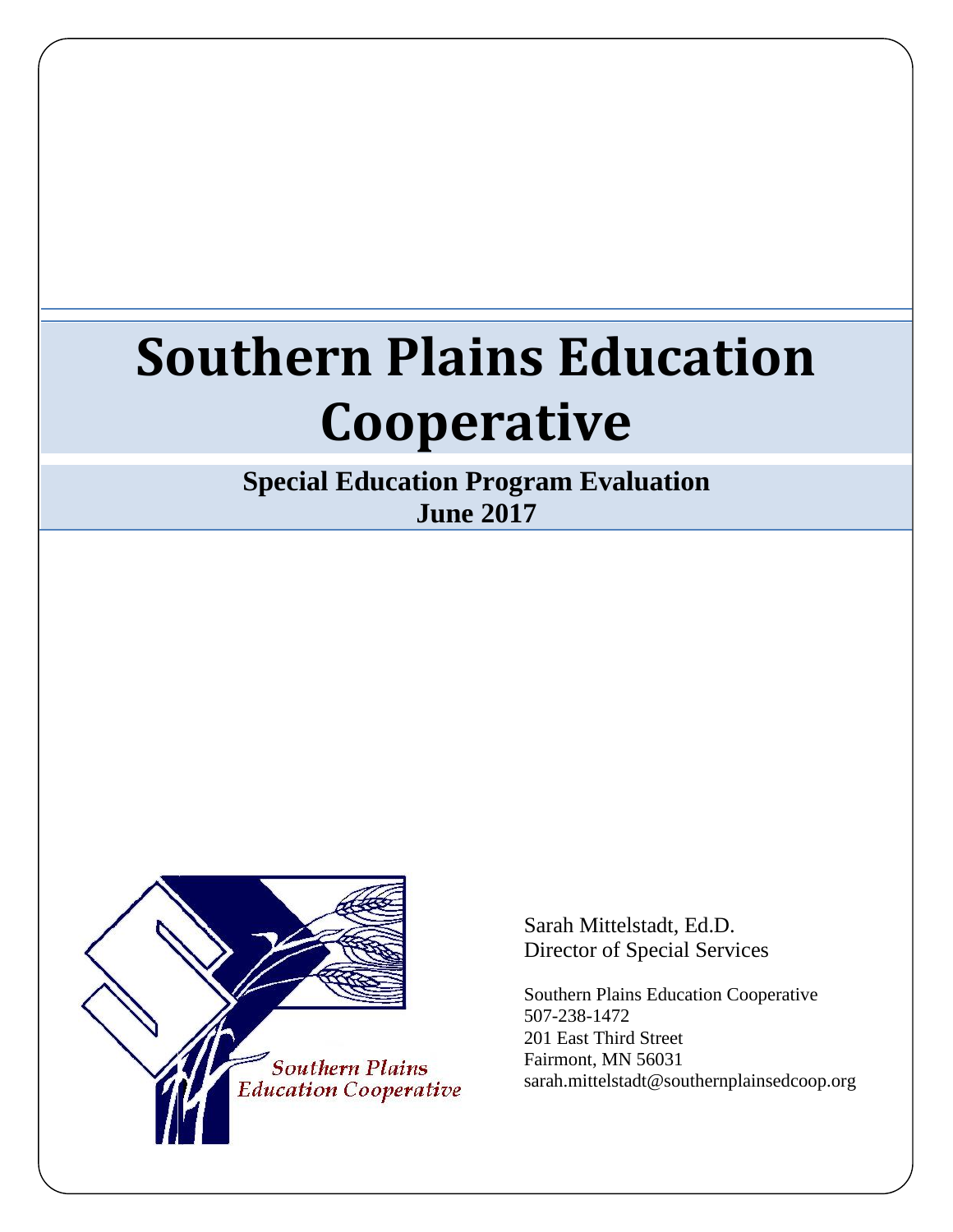## **SPECIAL EDUCATION CHILD COUNT INFORMATION**

| <b>Percent of Total Population Receiving Special Education</b> |        |        |        |        |        |        |        |  |  |
|----------------------------------------------------------------|--------|--------|--------|--------|--------|--------|--------|--|--|
| 25.00%                                                         |        |        |        |        |        |        |        |  |  |
| 20.00%                                                         |        |        |        |        |        |        |        |  |  |
| 15.00%                                                         |        |        |        |        |        |        |        |  |  |
| 10.00%                                                         |        |        |        |        |        |        |        |  |  |
| 5.00%                                                          |        |        |        |        |        |        |        |  |  |
| 0.00%                                                          |        |        |        |        |        |        |        |  |  |
|                                                                | 2010   | 2011   | 2012   | 2013   | 2014   | 2015   | 2016   |  |  |
| <b>Blue Earth</b>                                              | 18.47% | 18.05% | 16.43% | 15.85% | 14.88% | 13.57% | 14.15% |  |  |
| Fairmont                                                       | 14.41% | 14.25% | 15.82% | 13.81% | 14.17% | 15.21% | 14.77% |  |  |
| Granada-Huntley-East Chain                                     | 13.83% | 10.94% | 11.28% | 12.27% | 12.45% | 12.74% | 10.42% |  |  |
| <b>Martin County West</b>                                      | 13.50% | 12.33% | 12.52% | 12.26% | 14.31% | 14.05% | 14.78% |  |  |
| Truman                                                         | 11.49% | 12.60% | 12.98% | 14.99% | 13.83% | 17.18% | 13.35% |  |  |
| <b>USC</b>                                                     | 15.53% | 16.22% | 18.70% | 19.28% | 18.40% | 19.03% | 18.50% |  |  |
| •State                                                         | 14.03% | 14.07% | 14.09% | 14.09% | 14.12% | 14.14% | 14.14% |  |  |
| <b>SPEC</b>                                                    | 15.14% | 14.95% | 15.61% | 15.02% | 15.00% | 15.37% | 14.98% |  |  |

**Figure 1: Percent of the Total Population Receiving Special Education Services – this is calculated using the total student population (both public schools and private schools) residing within the district divided by the total number of students receiving special education services. The black line represents the percent of students in special education across the state. The red line represents Southern Plains.**

Information about the state average for students receiving special education is only provided as a reference. There is not a "correct" number of students that should be in special education. However, a high or low percentage of students in special education may warrant a review of practices that lead to students entering special education services.

Data Source: MN Child Count Report: December 1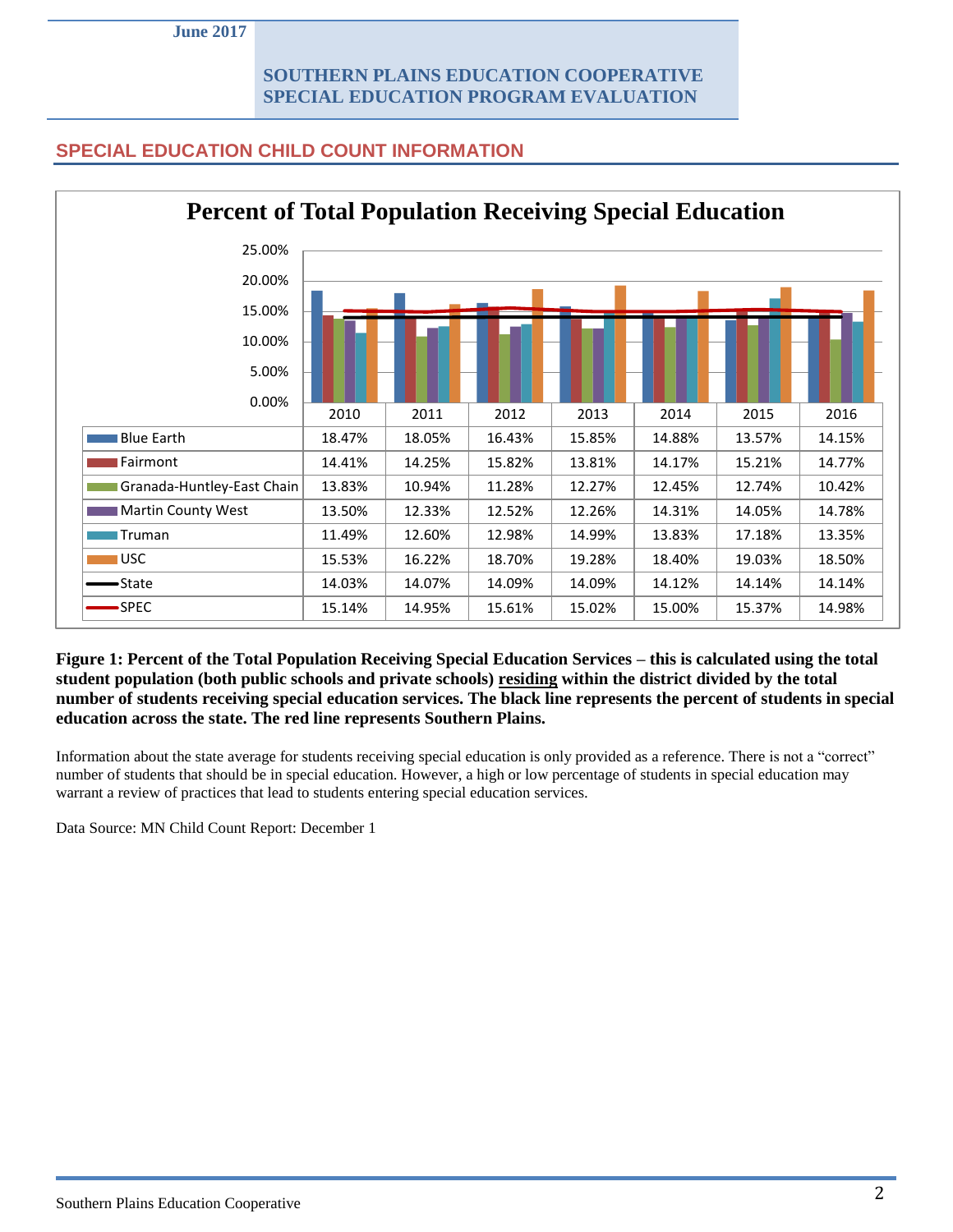

# **Percent of Total Population Receiving Special Education**

#### **Figure 2: Percent of the total population receiving special education services in each disability category.**

Data Source: MN Child Count Report: December 1

This chart demonstrates the percent of the total student population receiving special education services in each disability category. Not all of the disabilities are indicated on the chart; only the most common disabilities appear. There is not a target for the number of students that should receive special education services in each category. However, high or low percentages in a category may warrant review of district practices.

#### *Key to disabilities:*

**HI** - Deaf/Hard of Hearing

**S/L** - Speech/Language **DCD** - Developmental Cognitive Disabilities **PI** - Physically Impaired **HI** - Deaf/Hard of Hearing **M** - Mild/Moderate **PI** - Visually Impaired **SLD** - Specific Learning Disabilities **S** – Severe/Profound **EBD** - Emotional or Behavioral Disorders **DB** - Deaf/Blind **OHD** - Other Health Disabilities **AUT** - Autism Spectrum Disorders **TBI** - Traumatic Brain Injury **SMI** - Severely Multiply Impaired **DD** - Developmental Delay **SMI** - Severely Multiply Impaired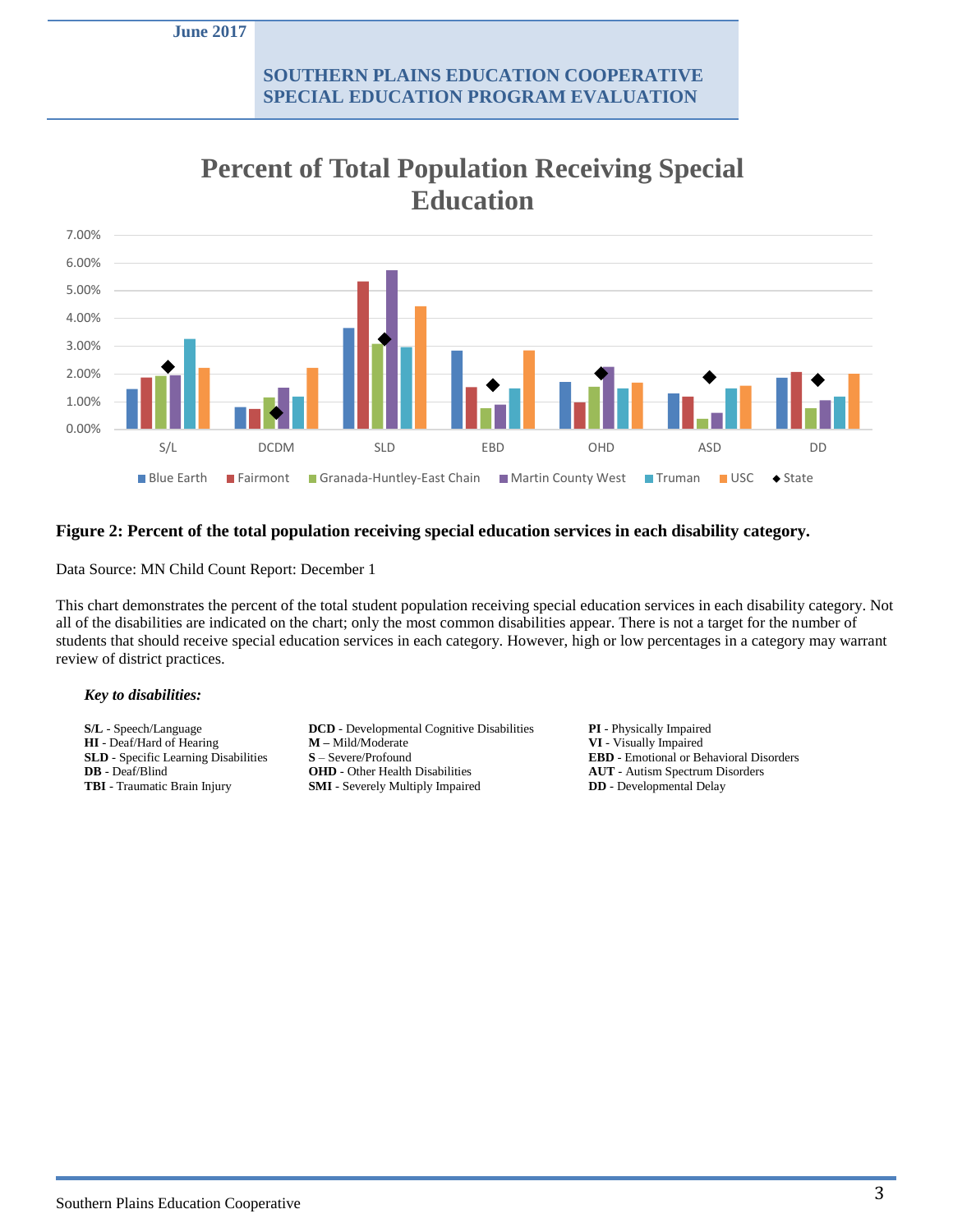

**Figure 3: Percent of the Total Population Receiving Special Education Services – this is calculated using the total student population (both public schools and private schools) residing within Southern Plains districts divided by the total number of students receiving special education services in each disability. The black symbol represents the percent of students in special education in each area across the state.** 

Information about the state average for students receiving special education is only provided as a reference. There is not a "correct" number of students that should be in special education. However, a high or low percentage of students in special education may warrant a review of pre-referral interventions and evaluation practices to ensure students needing specialized instruction, and only those students, are receiving special education services.

Data Source: MN Child Count Report: December 1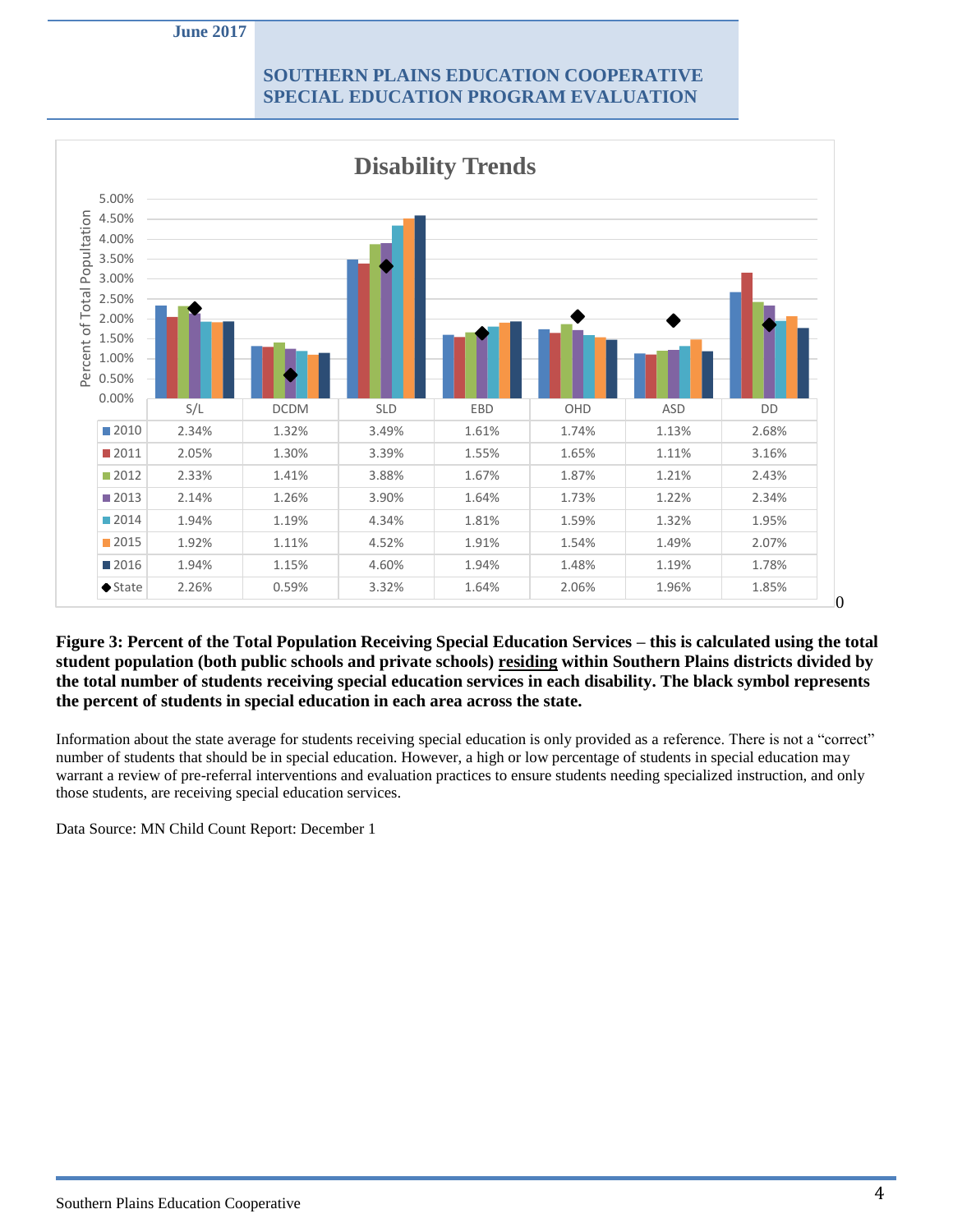#### **FINANCIAL TRENDS**



#### **Figure 4: Total Special Education Expenditures within the district over the past eleven years.**

#### Data Source: MN Financial Reports

The black line correlates with the axis on the right-hand side. This helps to compare the rate of increase in spending to the rate of increase in spending within a district compared to spending across the state. This chart reflects the total expenditures for special education.

**Discussion:** Across the state there has been a steady increase in the amount spent on special education each year (14% increase over the last 5 years). Southern Plains (not including USC) has experienced a steady decline over the last five years (19% decrease over the same five year). District can only cut in special education for so many years; as a result, member districts are starting to note an increase in special education costs.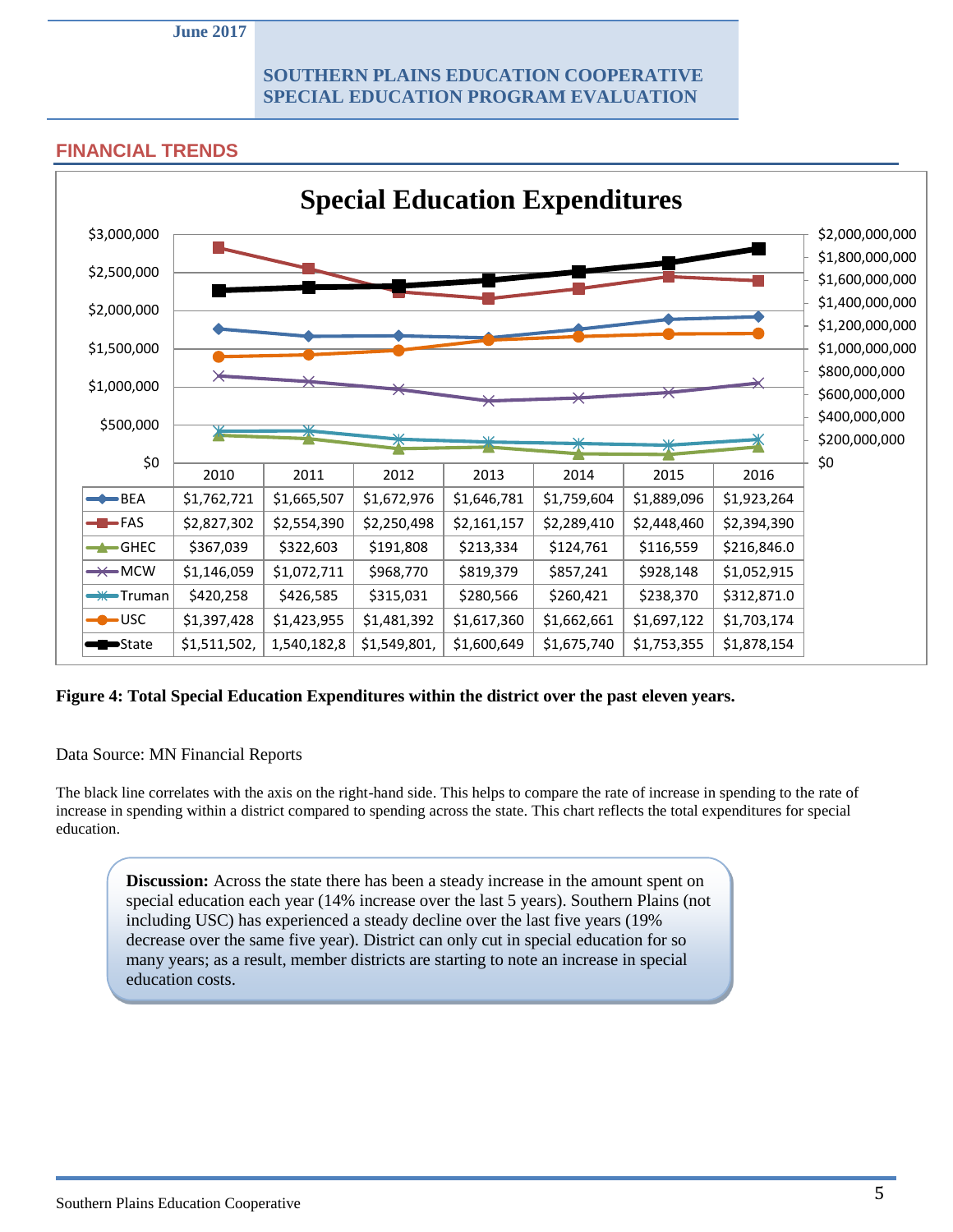

**Figure 5: Spending per pupil on special education expenses**

Data Source: MN Financial Reports

The chart demonstrates the amount per student enrolled in the district spent on special education.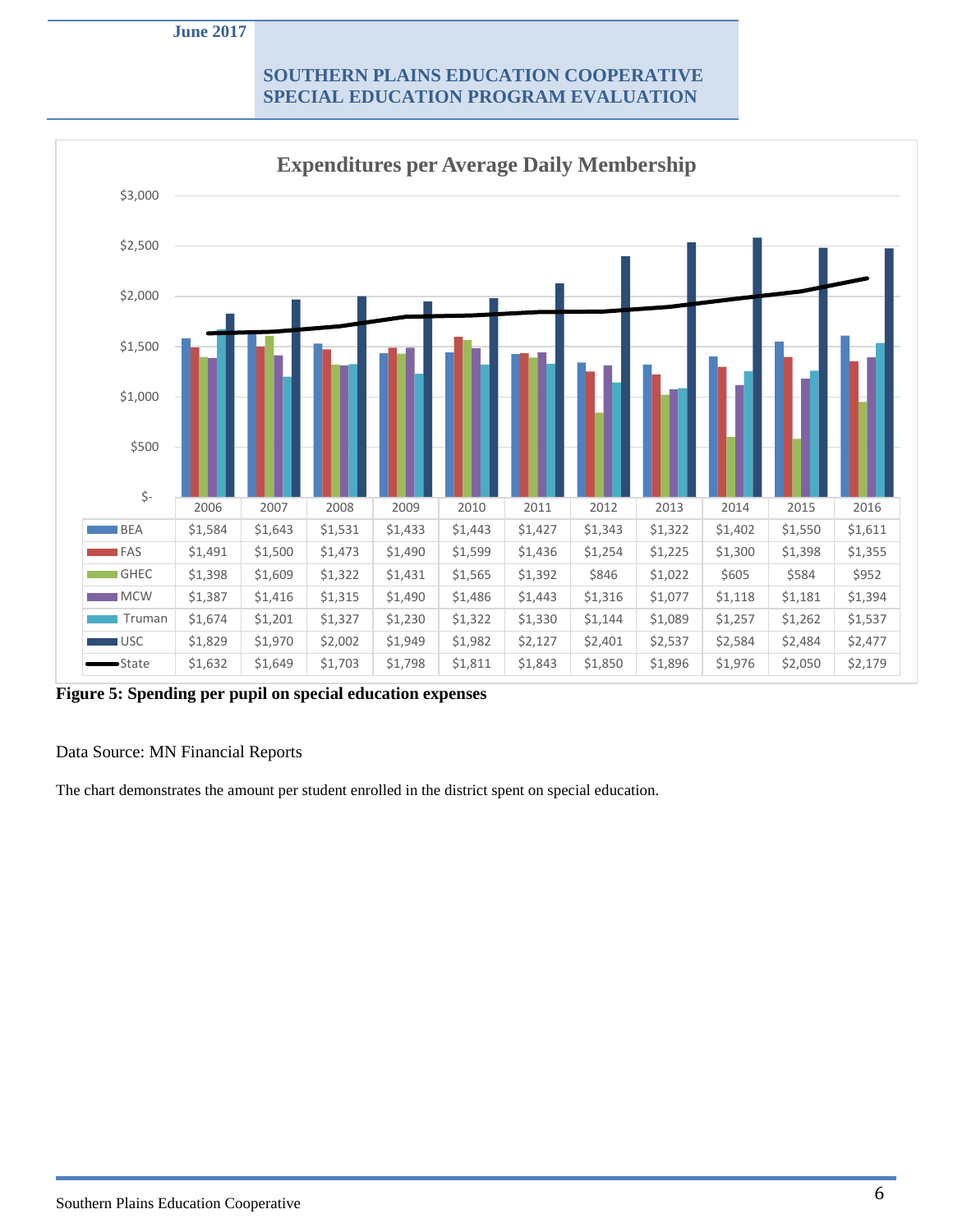**June 2017**

#### **SOUTHERN PLAINS EDUCATION COOPERATIVE SPECIAL EDUCATION PROGRAM EVALUATION**



# **Percent of Total Expenditures on Special Education**

#### **Figure 6: Percent of the total budget on special education.**

#### Data Source: MN Financial Reports

The chart demonstrates the amount per student enrolled in the district spent on special education.



**Figure 7: Percent of the total budget on special education.**

Data Source: MN Financial Reports